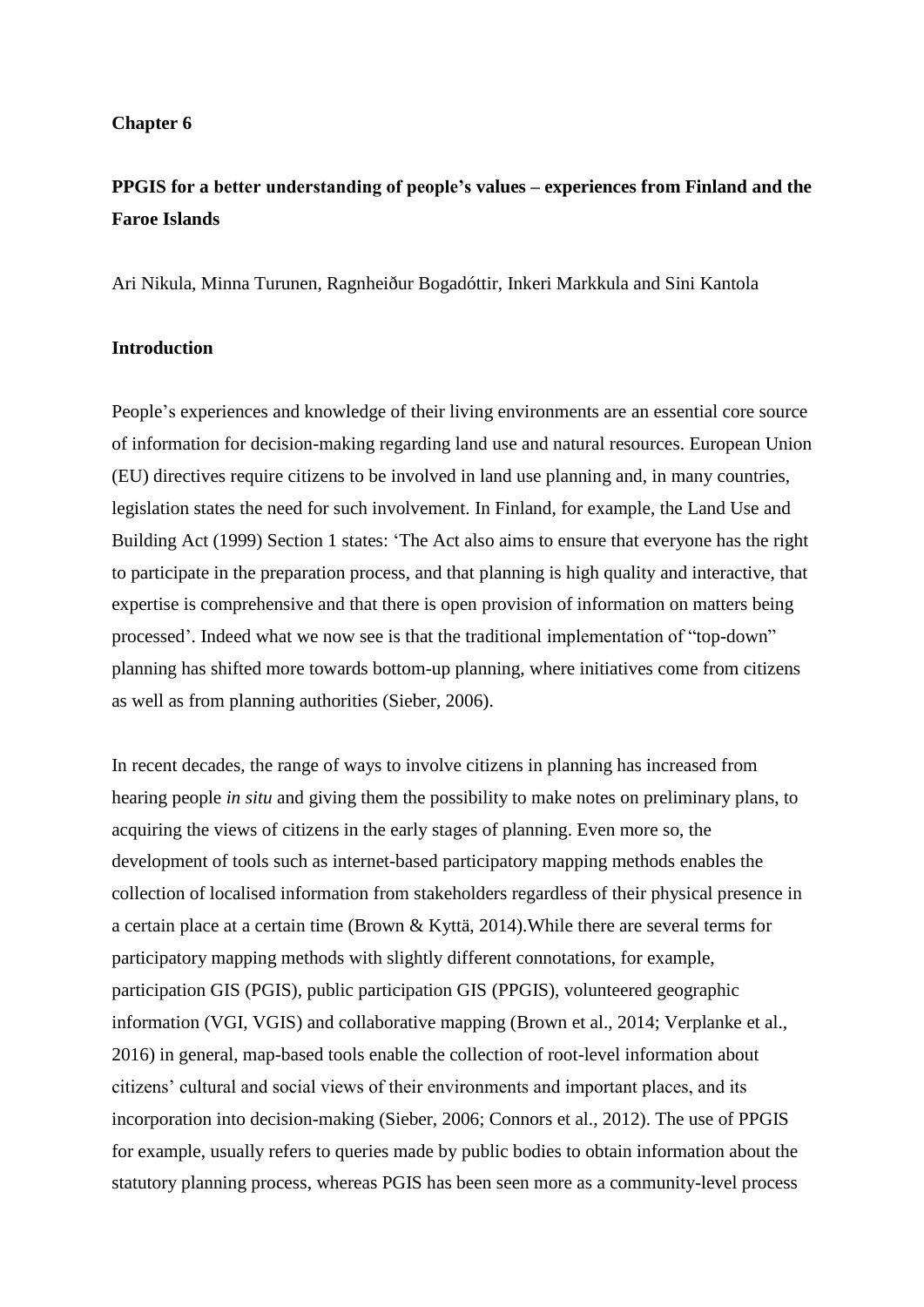to encourage citizens to build social capital and empower them through the collection of information about their environment (Brown & Kyttä, 2014; Verplanke et al., 2016). (A more thorough analysis of the terms PPGIS and PGIS and participation can be found in Chapter 5.)

At the core of this chapter is a study of the usability and development needs of PPGIS on the basis of two case studies of participatory mapping queries that address different types of land use issues. In the first case study the building and implementation of transboundary PPGIS in three Nordic countries, Finland, Sweden and Norway, is demonstrated. Despite informal borders and continuous interaction between citizens from the countries in question, cultural differences exist between local inhabitants and visitors that are reflected in people's views of different land use modes. In the second case study, PPGIS is used in the context of land use planning to grow tourism in the Faroe Islands, where tourism infrastructure often conflicts with local land ownership and traditional land use. The final part of the chapter discusses the usability and development needs of PPGIS as extracted from the interviews conducted with public authorities and stakeholders.

## **Enontekiö-Reisa-Kiruna transboundary PPGIS survey**

As part of the BuSK project, a PPGIS survey extending to areas of three Nordic countries (Figure 6.1) was conducted. The aim here was to obtain the views of locals, including the indigenous Sami people, non-local Finns and Norwegians, on the different land use modes and the values they placed on different locations. The area covered was between N 67.92° to 70.05° and E 17.88° to 25.86° in Finland, Sweden and Norway. The area ranges from subarctic to arctic-alpine areas, with some small villages and population centres. Large wilderness areas and traditional land use and livelihoods such as reindeer herding and fishing characterise the area. Nature-based tourism and related activities have also been common for decades and are growing quickly. People can cross borders without travel documents, and lively transboundary trade and recreational use characterise the area.

The PPGIS survey was planned by the Finnish–Norwegian BuSK team, but comments on the questions were also obtained from local people and local authorities. In the survey, respondents were asked primarily to give their place of residence, occupation, education, age and sex as background information. Respondents could then mark on the map: (1) their important places, (2) places with conflicts and disturbances, and (3) stories and traditional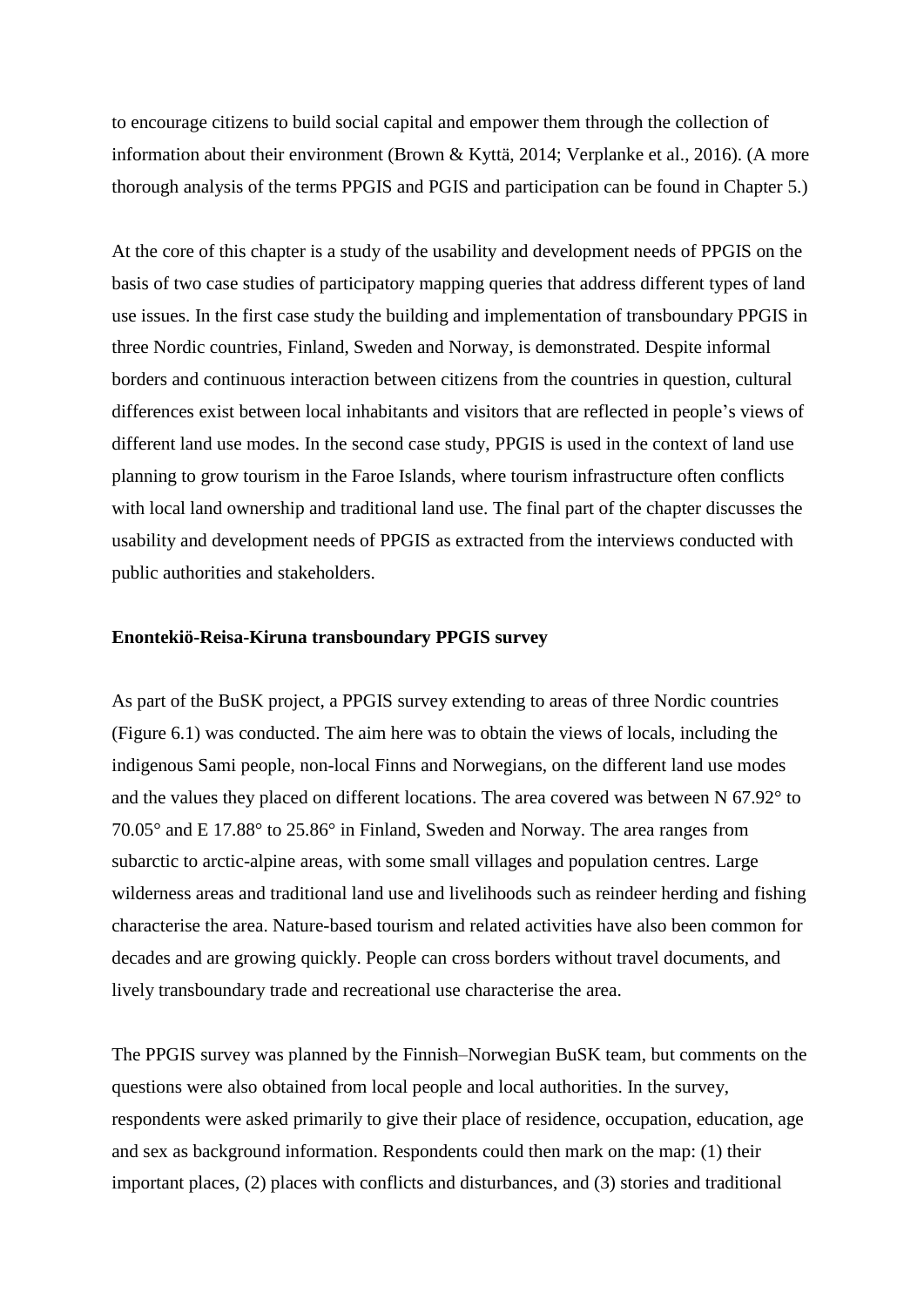knowledge of places, while (4) reindeer herders could mark important places for reindeer herding. The values were partly adopted from earlier studies (Alessa et al., 2008) and modified to fit the area. Markings could be made as points, lines or polygons. Having made their markings, respondents were given a list of options (see Table 6.1) and a free text option to explain their markings in more detail. The survey was open between 20 February and 31 August 2018, and it was available in Finnish, Norwegian, Swedish and Northern Sami.

|                                         | <b>Place of residence</b> |               |                      |               |                |               |                |               |  |  |  |
|-----------------------------------------|---------------------------|---------------|----------------------|---------------|----------------|---------------|----------------|---------------|--|--|--|
|                                         | Local                     |               | <b>Other Finland</b> |               | <b>Norway</b>  |               | <b>Total</b>   |               |  |  |  |
| <b>Value</b>                            | <b>Marking</b>            | $\frac{0}{0}$ | <b>Marking</b>       | $\frac{0}{0}$ | <b>Marking</b> | $\frac{0}{0}$ | <b>Marking</b> | $\frac{0}{0}$ |  |  |  |
|                                         | ${\bf S}$                 |               | ${\bf S}$            |               | ${\bf S}$      |               | S              |               |  |  |  |
| Recreation                              | 134                       | 12.1          | 62                   | 12.2          | 43             | 21.7          | 239            | 13.2          |  |  |  |
| Beautiful<br>scenery                    | 136                       | 12.3          | 71                   | 14.0          | 22             | 11.1          | 229            | 12.6          |  |  |  |
| Silence                                 | 86                        | 7.8           | 56                   | 11.0          | 11             | 5.6           | 153            | 8.4           |  |  |  |
| Special nature<br>value                 | 86                        | 7.8           | 47                   | 9.2           | 9              | 4.5           | 142            | 7.8           |  |  |  |
| Health and<br>well-being                | 75                        | 6.8           | 26                   | 5.1           | 24             | 12.1          | 125            | 6.9           |  |  |  |
| Place has its<br>own value              | 67                        | 6.0           | 40                   | 7.8           | 12             | 6.1           | 119            | 6.6           |  |  |  |
| Biodiversity                            | 79                        | 7.1           | 32                   | 6.3           | $\overline{4}$ | 2.0           | 115            | 6.3           |  |  |  |
| Importance for<br>future<br>generations | 57                        | 5.1           | 36                   | 7.1           | 12             | 6.1           | 105            | 5.8           |  |  |  |
| Clean water                             | 61                        | 5.5           | 33                   | 6.5           | $\overline{4}$ | 2.0           | 98             | 5.4           |  |  |  |
| Hunting,<br>fishing,<br>gathering area  | 62                        | 5.6           | 15                   | 2.9           | 17             | 8.6           | 94             | 5.2           |  |  |  |
| Cultural<br>heritage                    | 65                        | 5.9           | 17                   | 3.3           | 11             | 5.6           | 93             | 5.1           |  |  |  |
| Place to show                           | 55                        | 5.0           | 17                   | 3.3           | 8              | 4.0           | 80             | 4.4           |  |  |  |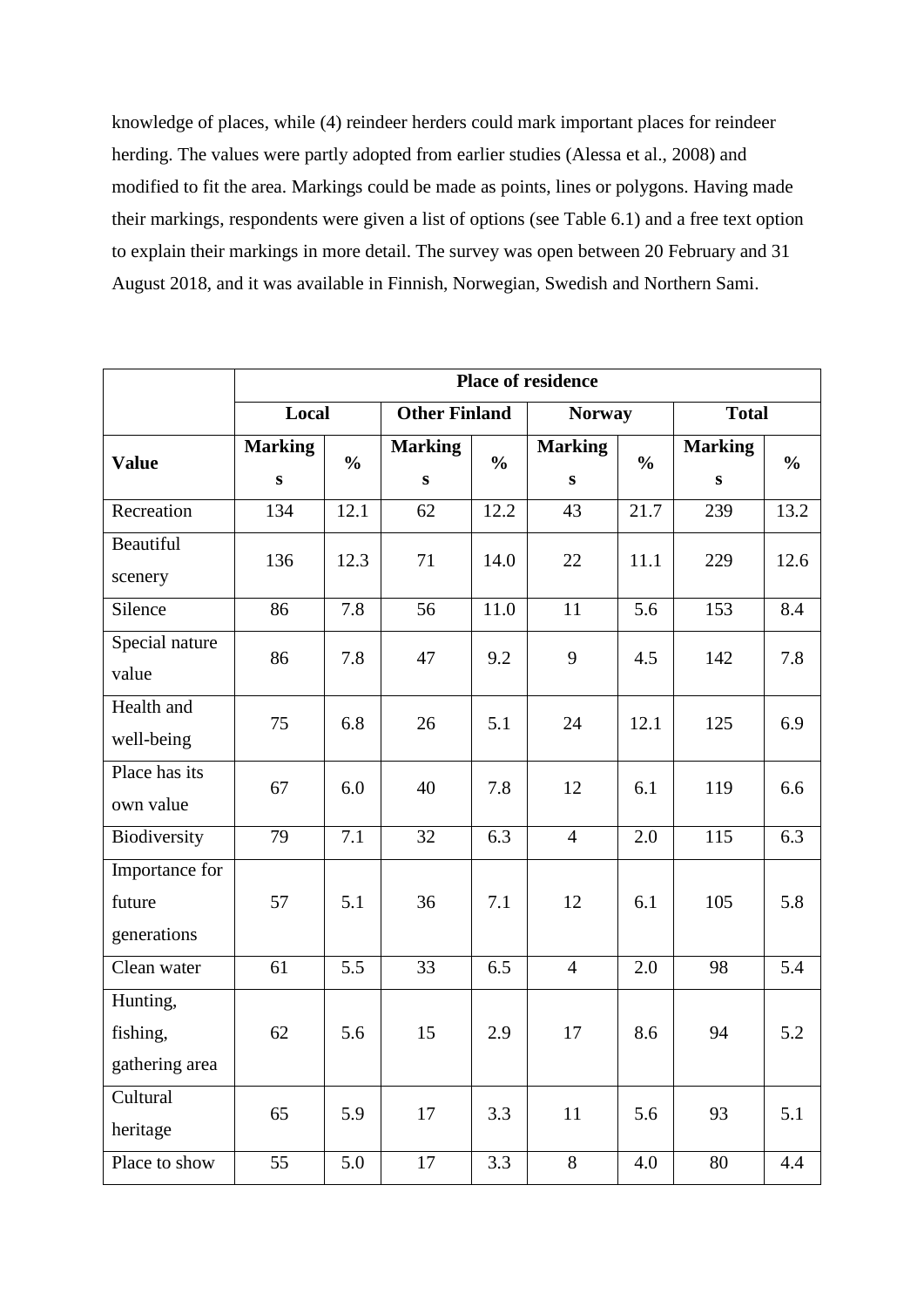| visitors/tourist |                |                  |                |                  |                |                  |       |                  |
|------------------|----------------|------------------|----------------|------------------|----------------|------------------|-------|------------------|
| S                |                |                  |                |                  |                |                  |       |                  |
| Historical       | 44             | 4.0              | 15             | 2.9              | $\overline{7}$ | 3.5              | 66    | 3.6              |
| place            |                |                  |                |                  |                |                  |       |                  |
| Meeting place    | 33             | 3.0              | $\overline{7}$ | 1.4              | 10             | 5.0              | 50    | 2.8              |
| Learning         | 34             | 3.1              | 10             | 2.0              | $\overline{2}$ | 1.0              | 46    | 2.5              |
| opportunity      |                |                  |                |                  |                |                  |       |                  |
| Sacred/religiou  | $\overline{4}$ | 0.4              | 14             | 2.8              | $\mathbf{1}$   | 0.5              | 19    | 1.0              |
| s place          |                |                  |                |                  |                |                  |       |                  |
| Reindeer         | 9              | 0.8              | $\overline{4}$ | 0.8              | $\overline{0}$ | 0.0              | 13    | 0.7              |
| pasture          |                |                  |                |                  |                |                  |       |                  |
| Reindeer         |                |                  |                |                  |                |                  |       |                  |
| herding          | 9              | 0.8              | $\overline{2}$ | 0.4              | $\overline{0}$ | 0.0              | 11    | 0.6              |
| structure        |                |                  |                |                  |                |                  |       |                  |
| Other            | 11             | 1.0              | $\overline{4}$ | 0.8              | $\mathbf{1}$   | 0.5              | 16    | 0.9              |
| <b>TOTAL</b>     | 1,107          | 100.             | 508            | 100.             | 198            | 100.             | 1,813 | 100.             |
|                  |                | $\boldsymbol{0}$ |                | $\boldsymbol{0}$ |                | $\boldsymbol{0}$ |       | $\boldsymbol{0}$ |

Table 6.1 The sum and percentages of markings describing the important places within the transboundary PPGIS study area made by Enontekiö's local residents and visitors from elsewhere in Finland and Norway

The compilation of surveys using modern PPGIS applications (Rzeszewski & Kotus, 2019) is a relatively straightforward task. Testing functionality with people who had no previous experience of PPGIS surveys emerged as an important part of the PPGIS survey design, and several modifications concerning substance, terms, the order of questions and instructions for respondents were made during this phase. Originally, vector-based maps from three countries, with different projections and symbols, were converted to raster maps which were projected onto the most central projection and merged. The resulting maps allowed respondents to localise places using a scale of 1:25,000 and base map symbology. The survey was promoted in several social media discussion platforms, including local municipality and village bulletin boards, national hikers' groups, and local groups for hikers and nature lovers based in the study area. The number of followers and members in these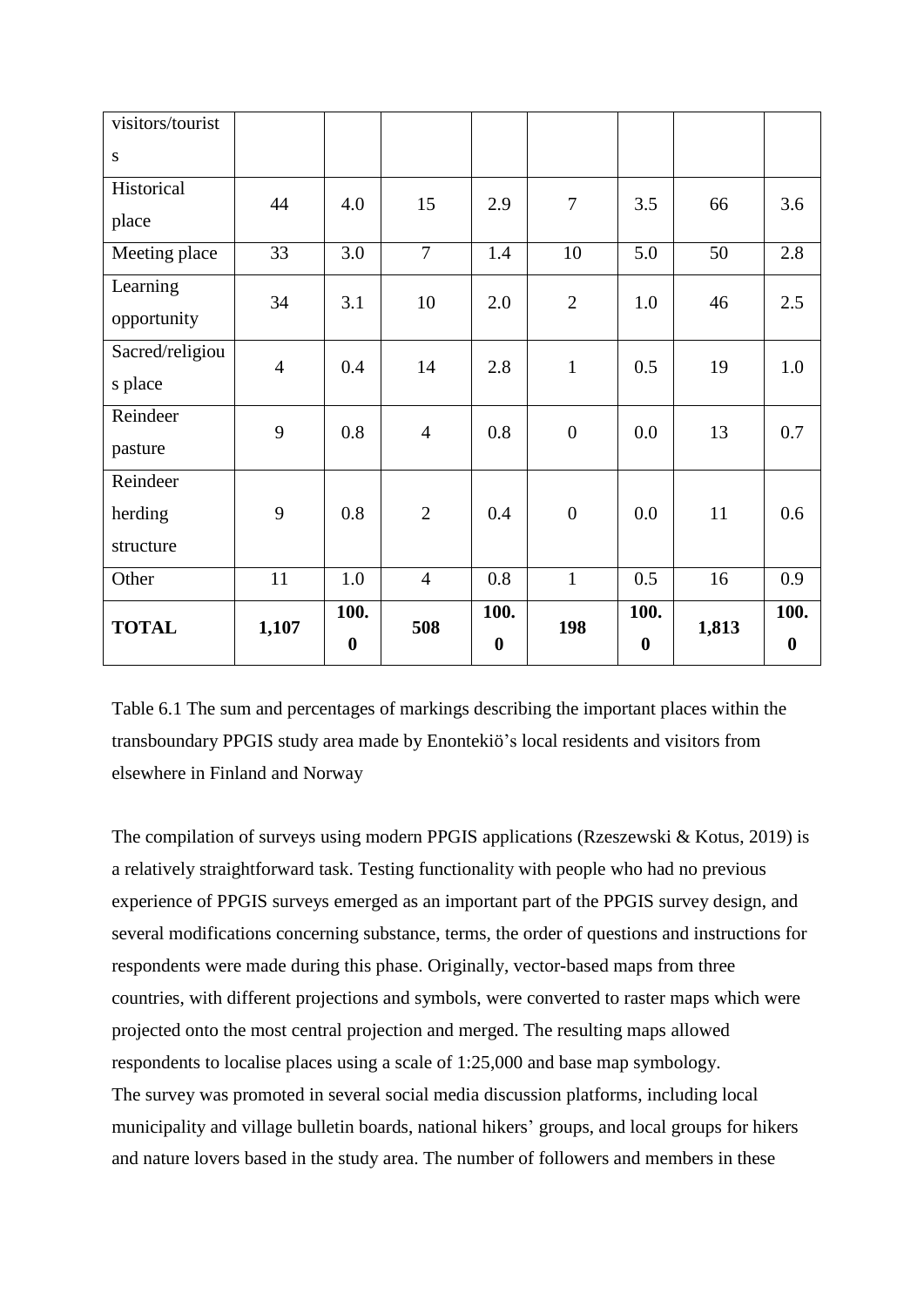groups ranged from a few hundred to about 50,000. The survey was also advertised in a local newspaper with a circulation of about 2,800 hard copies as well as being accessible on the internet. The survey yielded 658 PPGIS response sessions and the respondents marked a total of 1,813 values on the map describing the places they used. The sum of map markings was highest for the north-western part of the municipality of Enontekiö, including the environs of Kilpisjärvi village and Saana fell, Hetta village, and the northern border region between Finland and Norway (see Figure 6.1). Values related to recreation, beautiful scenery, silence, special nature value, health and well-being, and "place has its own value" were rated highest (Table 6.1).

Locals and other Finnish respondents ordered these values similarly, but Norwegians valued recreational values and health and well-being more highly. Locals valued biodiversity more highly than other Finns, while Norwegians valued it as the sixth lowest. Interestingly, the importance of a place for future generations was valued more highly by other Finns (the sixth highest) and Norwegians (fifth) than locals (eleventh). This may reflect the fact that large numbers of tourists have visited the place regularly for many decades and thus have a close relationship with it.

Local residents and other Finns marked recreation, beautiful scenery, silence and special nature value among the four highest values, while Norwegians marked notably fewer places with the two latter values (see Table 6.1). Indeed our study showed that these values may conflict with other land use modes as for example, the location of places where respondents rated the value "silence" highly coincided with places important for snowmobile use (Figure 6.1). A classic demonstration of how PPGIS can be used to identify the spatial dimensions of conflicting values (see also Brown et al. 2017; Karimi & Brown, 2017).

It is also worth noting that reindeer herding places were underrepresented in the data. Reindeer herding is an important traditional Sami livelihood. There are 365 reindeer herders in Enontekiö (Reindeer Herders' Association, 2018), constituting about 19 per cent of the municipality's population, with 2.5 per cent of respondents marking "reindeer herder" as their occupation.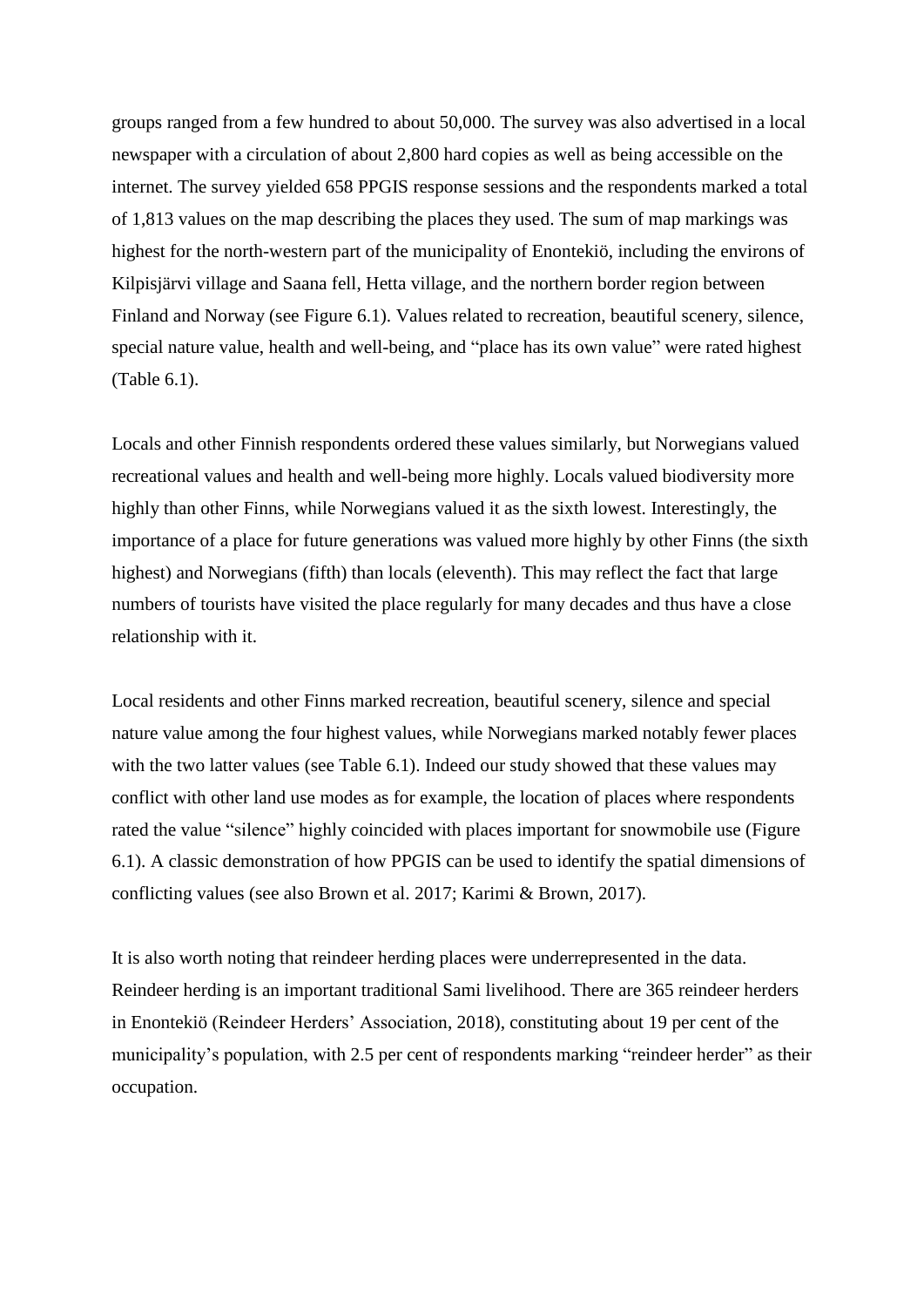

Figure 6.1. The transboundary PPGIS study area. The number of important places of silence and snowmobile use intensity was calculated using  $5 \times 5$  km grid cells. The number of silent places is indicated by gradually increasing circles; the intensity of snow mobile use with graduated red. The dark line delineates the municipality of Enontekiö. The grey area in the inset shows the study area and point the location of the city of Rovaniemi.

At best, PPGIS mapping can capture local knowledge, identify sensitive issues and locations, increase the exchange of information, opinions and perspectives, reveal the spatial dimensions of potentially conflict-causing issues and democratise the planning process (Brown et al., 2017; Karimi & Brown, 2017; Kivinen et al., 2018). Place-based knowledge can significantly contribute to an understanding of how people perceive and experience the landscape, how they use their local environment and how they value it (e.g. Kivinen et al., 2018). As our results show, PPGIS can also reveal differences among respondents with different cultural backgrounds.

However, one should ask whose reality, categories, perceptions, truth and logic are expressed by the markings on the maps (Rambaldi et al., 2006). In our case, it is evident that different land users, especially reindeer herders, are not sufficiently represented in the map responses. Furthermore, according to feedback about the survey from some local residents and Sami representatives, information about gathering, hunting and fishing places was undisclosed and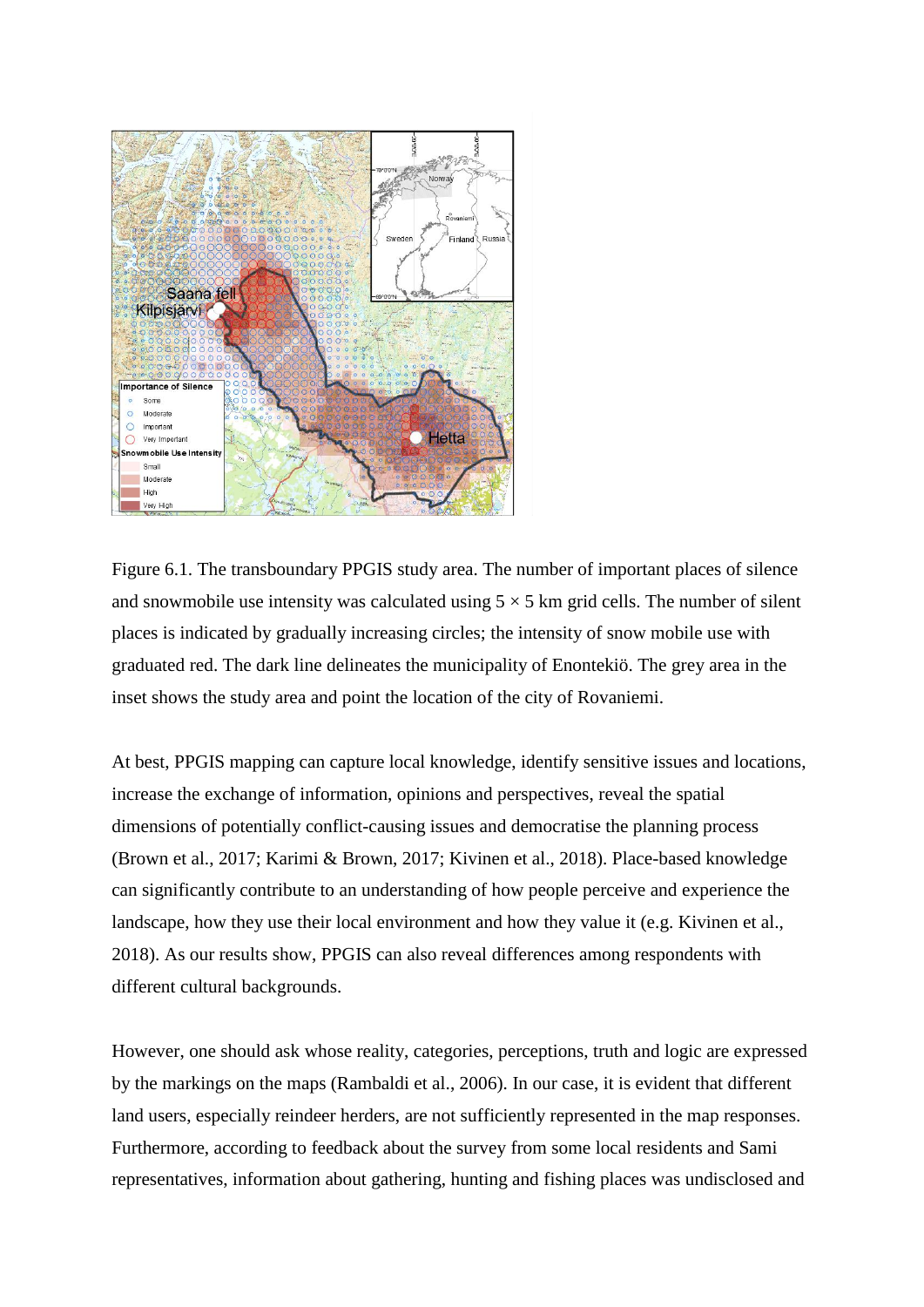shared only with community members. The hunting, fishing and gathering sites marked on the maps therefore probably represent a small fraction of those in this category. Similarly, information about sacred sites is considered secret and sensitive (see Chapter 3). According to traditional records, there are several sacred sites in the Finnish side of the study area, but the exact locations of only a few are documented (Metsähallitus, 2017). The discussion of whether the locations of Sami sacred sites should be documented, and whether this information should be open access, is ongoing in Finland at large and more specifically among Sami communities in the Nordic countries.

A total of 208 important areas were delineated with polygons; 48 per cent were made by locals, 22 per cent by Norwegians and about the same number by other Finnish respondents. About 9 per cent of the individual areas delineated as important covered at least 50 per cent of the area of the Enontekiö municipality. Respectively, 10 per cent of important areas covered one-third, and 30 per cent at least one-tenth of the area. The entire area belongs to the Sami home region, and reindeer herding extends over it all, with some special areas for calving, summer and winter pastures and reindeer round-ups. Important fishing and hunting places can also be found throughout the area. Marking the whole area as a place of special importance is probably therefore explained by the way local people see the area in their everyday activities. It is known that people are reluctant to reveal places they regard as belonging to them because of the traditional idea of land ownership. Marking the whole area as an important place may also be an indication of "counter-mapping" (Peluso, 1995), a process in which locals express their claims to territories by marking areas of traditional land use on maps. Counter-mapping may also be a protest against technological ways (PPGIS) of presenting local or traditional information, in which the values of places belong to larger entities and landscapes which cannot be divided into single locations. However, there were no differences among locals and other respondent groups concerning the size of areas, which implies that if some markings were counter-mappings, they were made by all respondent groups equally.

## **Inclusive and participatory tourism planning – a case study from Sandoy, the Faroe Islands**

In the Faroe Islands or Faroes, growing tourism has recently led to discord and conflict with other forms of land use, particularly sheep rearing. The tourism branding of the Faroes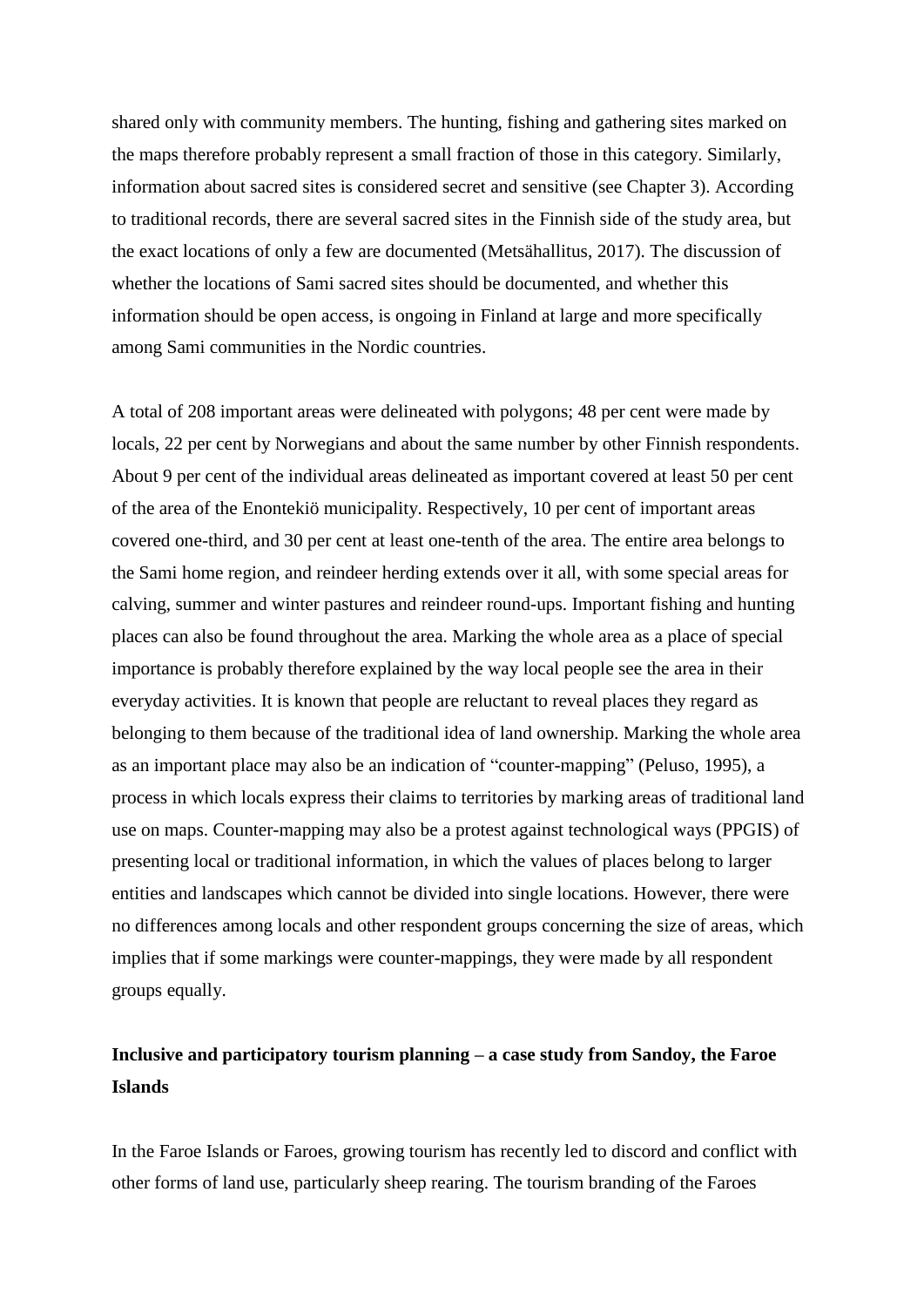largely focuses on "wild" nature experiences, which means that the outfields are attracting a growing number of tourists. In reality, outfields are a somewhat cultured landscape, used mainly for sheep rearing but also for other land uses. This is the case on the island of Sandoy for example, which has been harvested relatively sustainably for centuries. Local land use practices are rooted in long traditions of local knowledge. Sandoy comprises an area of 112.1 square kilometres and has approximately 1,240 inhabitants living in six villages divided into four municipalities. The outfields, or grazing areas, which are used mainly for sheep, are divided into numerous parts, often with multiple owners. Traditional land use and resource management is complex and based on both formal and informal principles, institutions and legislation. In contrast with the other Nordic countries, the principle of the freedom to roam or the "everyman's right" does not apply in the Faroes, and landowners play a stronger role in controlling access to the land.

It was clear from the interviews conducted by the Faroese BuSK research team with local and national planning authorities, as well as with other stakeholders, that formal planning procedures in the Faroes were characterized by a top-down approach. Moreover there was little focus on formal procedures to secure local participation in planning with little evidence of attempts to include local knowledge. Local actors and stakeholders could only complain or make their remarks on an overall plan and/or local plan under preparation through a consultation period. The consultation period does not open up a genuine mutual dialogue, nor does it use local knowledge as a basis for future land use planning (Hovgaard & Bogadóttir, 2018). What this suggests is that there is clearly a need for participatory and inclusive planning, and adequate planning tools to anticipate and accommodate conflicting interests.

PPGIS was used in the Faroes to collect knowledge and information about local people's land use practices and local perceptions of landscape value on the island of Sandoy. The purpose of the survey was to create a holistic cartography of the Sandoy landscape through participatory mapping. Another principal aim was to enhance the understanding of the usefulness of participatory GIS tools in collecting and including local perspectives in resource management and land use planning in general, and specifically in tourism planning. The survey questions were informed by comments and information from previous interviews conducted with planning authorities and local stakeholders. The survey was targeted at all the inhabitants on the island of Sandoy, as well as the smaller outer island of Skúvoy, which is part of the Sandoy district. Respondents were asked to mark on the map: (1) places which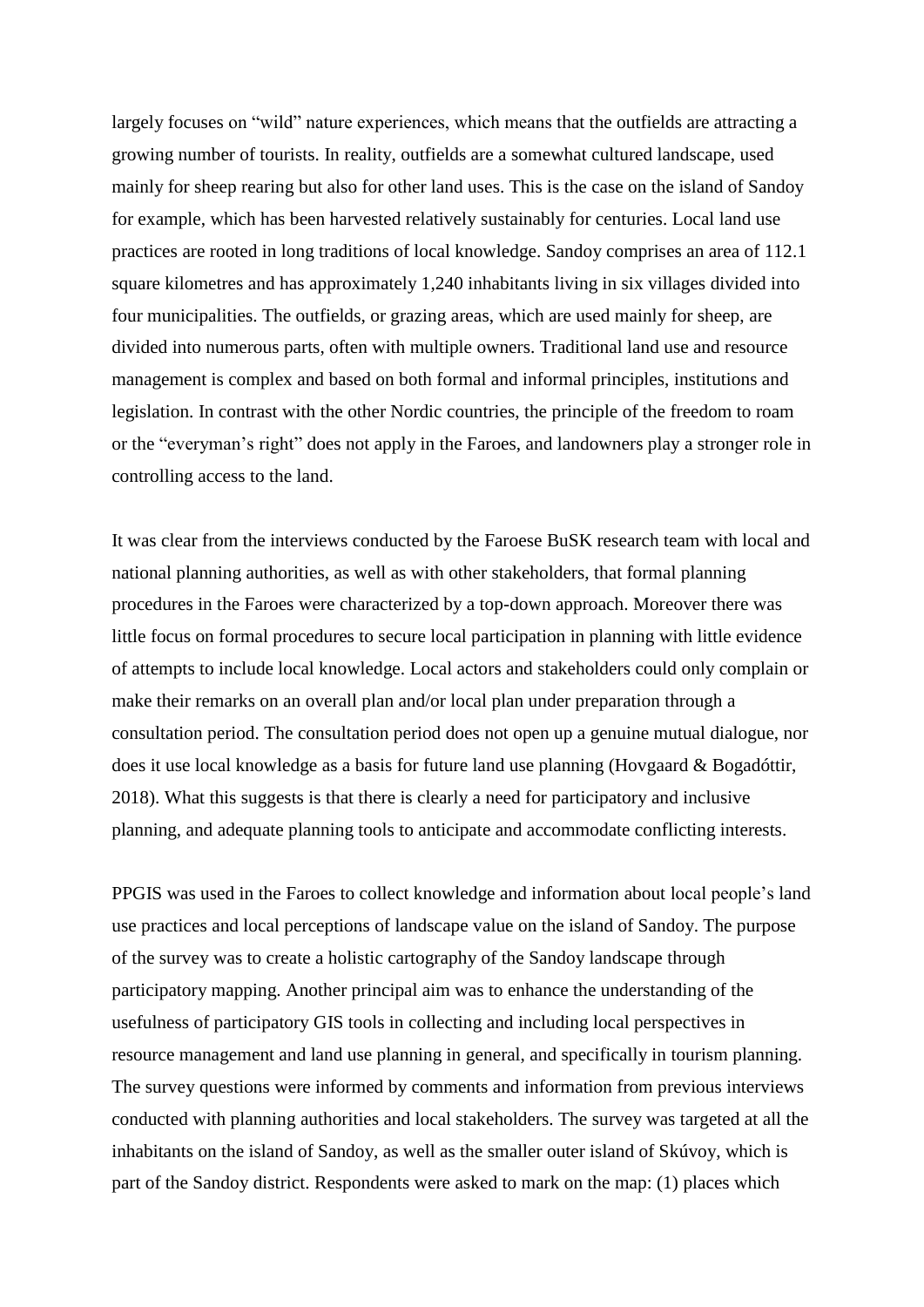they used for provisioning, such as sheep herding, cropping, hunting, fishing, gathering and so on, (2) places with special cultural, personal, historical or natural importance or significance, and (3) places of discord or conflict over land use.

A total of 194 people responded to the survey, of which 103 were men and 91 were women. Of a total of 777 markings, 60.7 per cent were made in places of special significance to people, 28.2 per cent in place providing provisioning services and 11.1 per cent in places where there were land use conflicts. Figure 6.2 illustrates how markings of places of special importance and places with provisioning services were distributed in the landscape, with most markings clustered around the settlements. It is noteworthy that most markings were related to cultural ecosystem services, which can be defined as non-material benefits that people obtain from ecosystems (Milcu et al. 2013; CAFF, 2015). Although these dimensions are crucial to local well-being, they are often not included in resource management and land use planning. However, the participatory cartography produced by the PPGIS respondents clearly highlighted exactly these landscape values. Of the 86 markings of land use conflicts, 18 (20.9 per cent) were reported as directly related to tourism.

The PPGIS survey targeted all the inhabitants of the Sandoy district, but was open to everyone. It was promoted mainly through local tourism social media platforms, the municipal authorities and the news media. In addition, local land owners were specifically targeted, receiving an email with a URL link to the survey. It was noticeable that the response rate was much higher immediately after the survey had been promoted. It was also clear that certain citizen cohorts were not well represented in the survey. For instance, no one under the age of eighteen responded, even though this age group is generally considered to have technological skills and good access to digital platforms such as PPGIS. Had this group been directly targeted in the promotion of the survey, for instance through cooperation with local schools, the results may have been different; a situation that underlines the importance and necessity of recognising the inherent biases of PPGIS surveys (Brown, 2017). Despite this however, the high response rate indicated the positive potential of participatory GIS in locally inclusive planning. Another main lesson from the PPGIS survey was that on-site engagement with local actors and the use of local networks for promotion was crucial for attaining responses.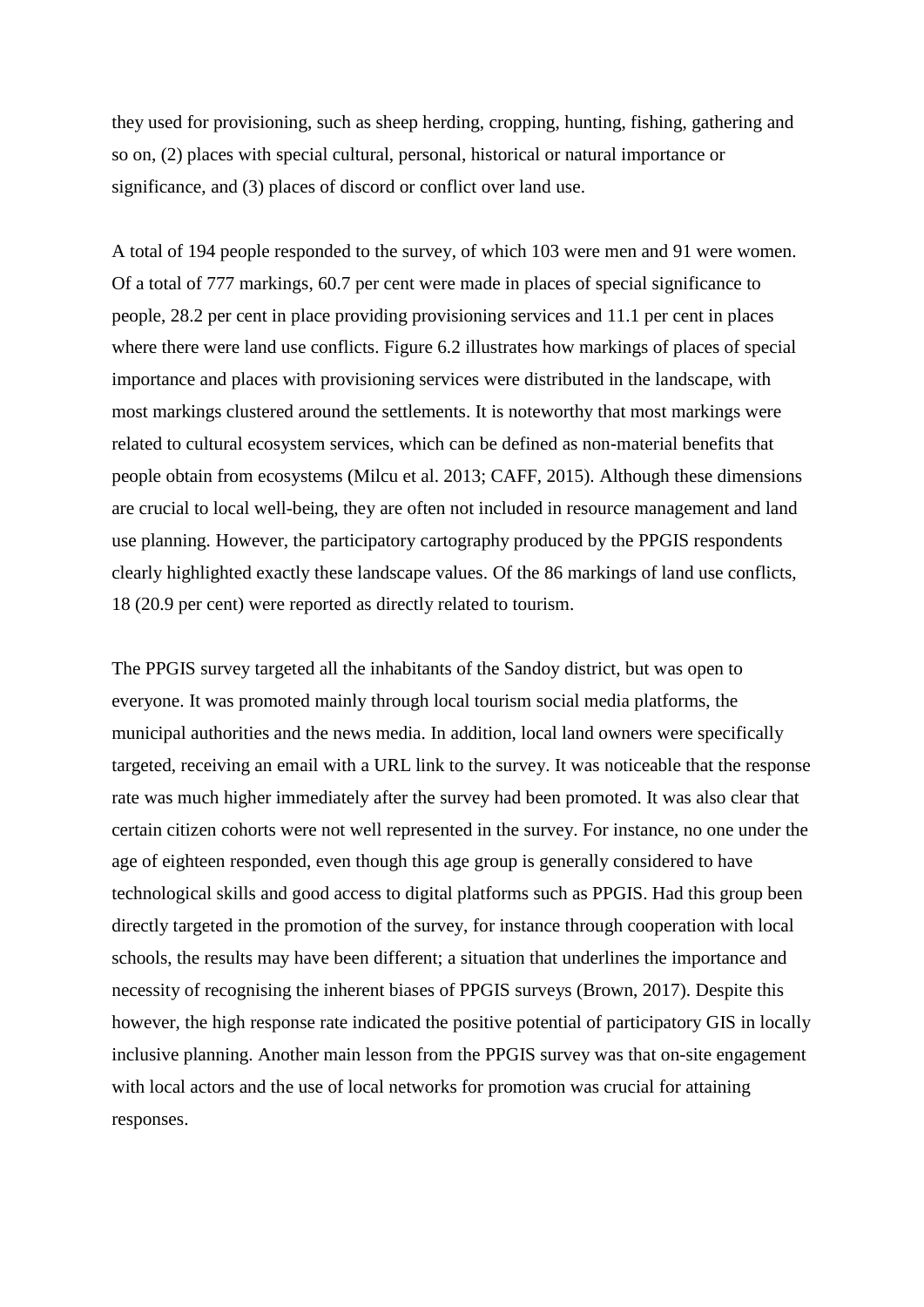In addition to the PPGIS survey, a stakeholder meeting was organised with local landowners to discuss problems and potential problems with tourism and other forms of land use. Printed maps were used to identify potential areas for tourism operations, guided tours and so on, as well as areas where tourism and hiking should be avoided. Local stakeholders and planning authorities generally expressed interest in using GIS in local planning, particularly in promoting local interests and perspectives on national authorities. At the same time, there was also hesitation, stemming from a general distrust in the prospect of achieving actual local empowerment.



Figure 6.2 Distribution of PPGIS responses marking places of special importance and provisioning services in Sandoy district

## **Authorities' and stakeholders' views of participatory mapping**

In a further part of this research, interviews with authorities and stakeholders were conducted in Rovaniemi, Finland during 2017 to identify the advantages and challenges of using a PPGIS methodology. The city of Rovaniemi has about 60,000 inhabitants, and most of its area is rural with a scattering of small villages. A total of twenty-seven people were interviewed either in individual or pair interviews. The interview questions focused on the current state of land use planning and decision-making, the challenges and successes associated with such planning and the present and potential future use of PPGIS. Respondents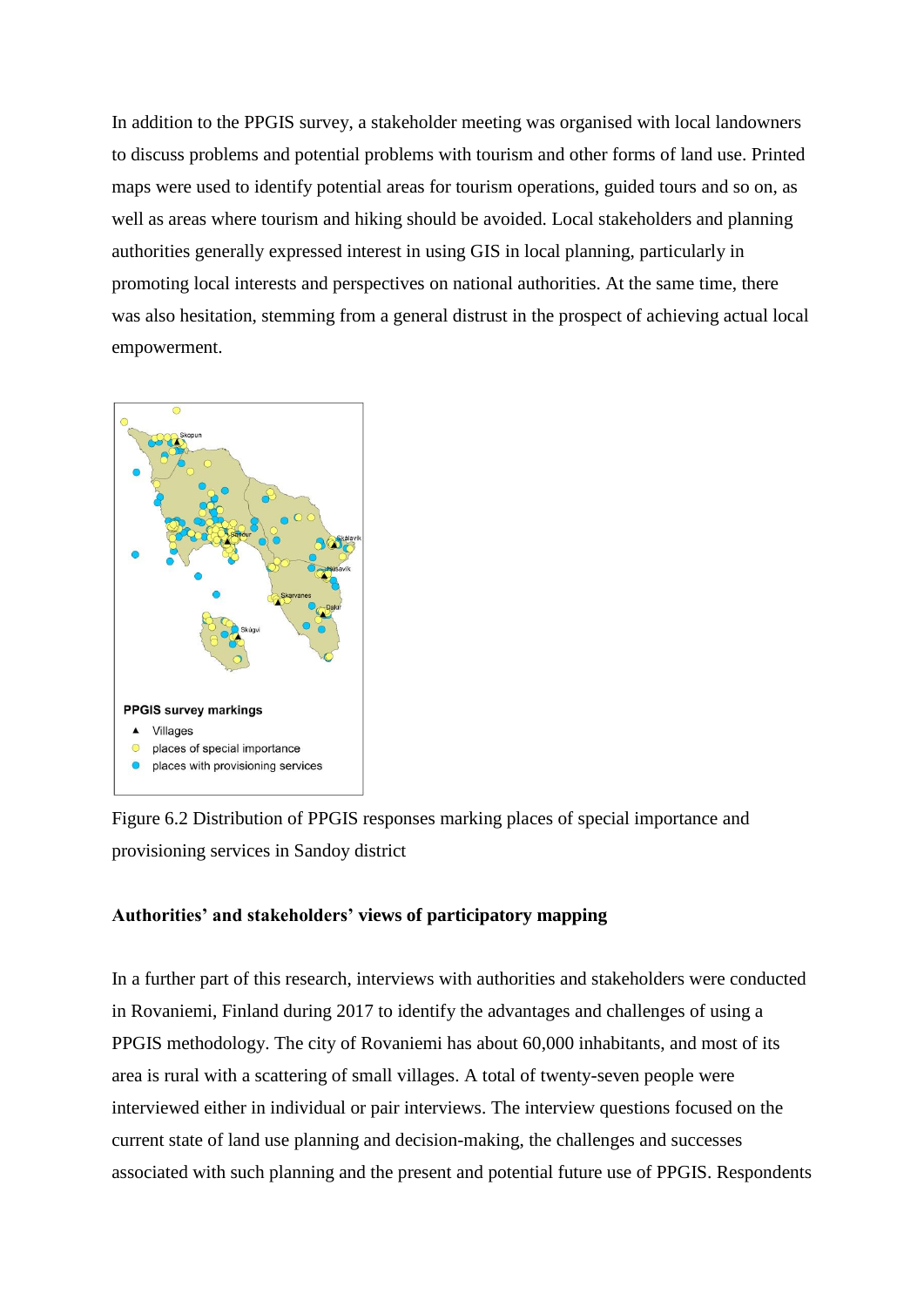included eleven women and sixteen men, nine of whom were local officials of the city of Rovaniemi, three were local policymakers and fifteen were stakeholder representatives (e.g. tourism entrepreneurs, reindeer herders, inhabitants and forestry professionals). In four cases, the stakeholder representative was also a local politician, which was an important additional element in the interviews in that attitudes of the authorities and politicians have been found to hinder the adaptation of new technologies in previous studies (Brown, 2012; Brown & Kyttä, 2014).

All interviewees were familiar with reading and expressing their views on maps. PPGIS was familiar to twelve interviewees either through work or leisure. Seven interviewees, either themselves or through their organisation, had answered the map survey. Two respondents had never seen any type of map-based survey. Almost all interviewees (22) considered the PPGIS-method potentially beneficial. Two interviewees were not interested in utilising the method in the future because they considered the mapping tool a threat to the organisation's established operation. In this case, there was a perception that the use of different participation methods would only slow down land use planning processes. As in previous studies (Kingston, 2011; Brown, 2012), the respondents emphasised that it was important to consider the PPGIS method as one participation method among many, and this alone does not solve all participation-related problems. The interviewees emphasised the importance of short and easy-to-use surveys, the reliability of the technique and structured surveys. The importance of an open-ended answer format was also emphasised and suggestions of face-toface discussions and traditional paper maps were thought necessary in some cases. The visual way of presenting information, concretising of matters, and the possibility of localising information were seen as advantages of PPGIS. Localised places on the map were believed to increase the reliability of information, as found in several other studies (Hanzl, 2007; Kahila & Kyttä, 2009; Brown, 2012). However, spatially inaccurate markings were also mentioned.

While it was felt that mapping surveys reach a larger audience than traditional methods, respondents stressed the importance of advertising a PPGIS survey through different channels when the survey has started. The interviewees mentioned that one challenge of the PPGIS method was that it could highlight the representativeness of certain stakeholders, an issue also raised in previous studies (Hansen & Reinau, 2006). The risks of intentional abuse, such as answering a survey several times, were also mentioned. An interesting detail was that information which had been presented anonymously and electronically was seen as more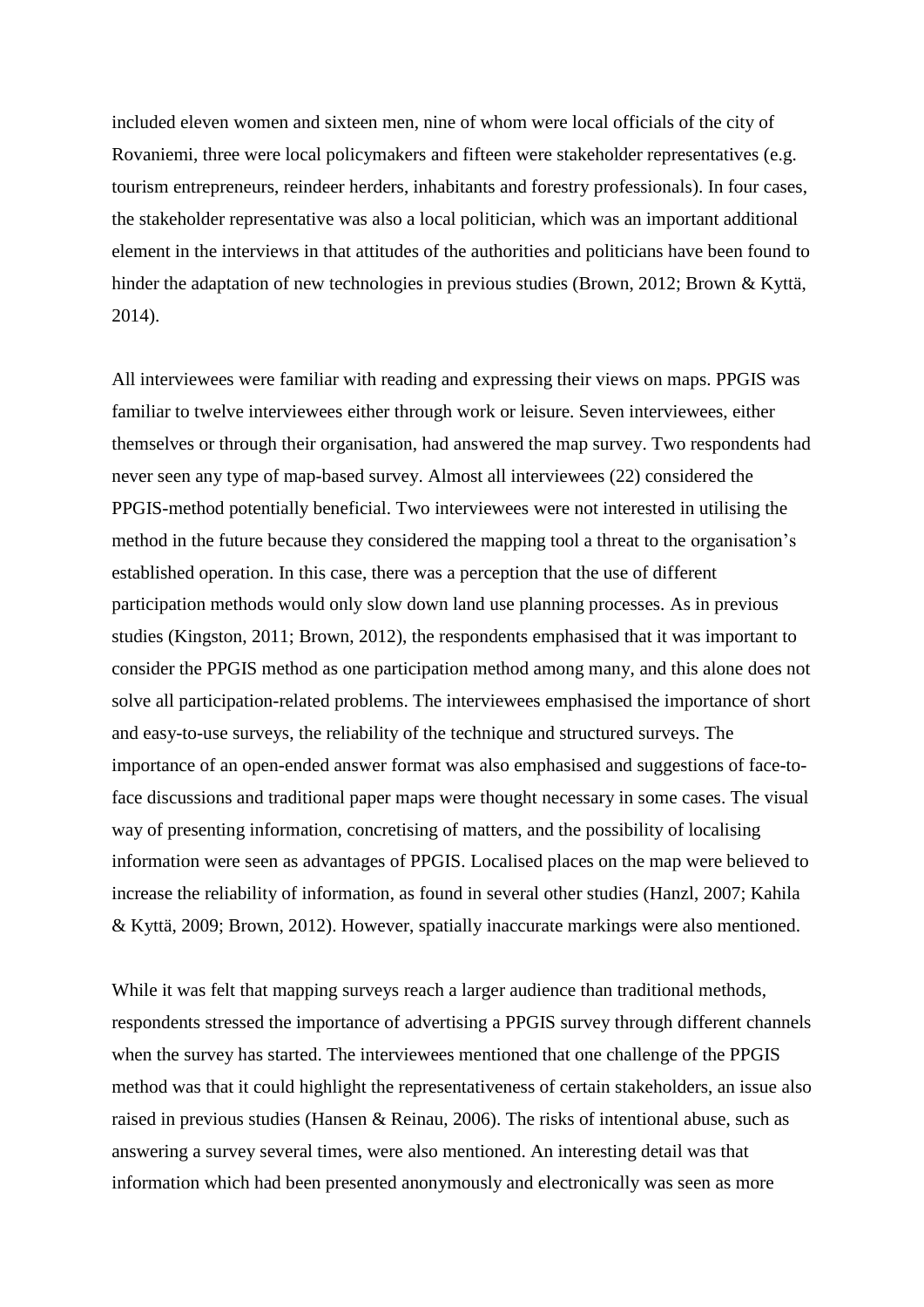inappropriate or unreliable than information obtained using other participatory methods. Overall, the answers emphasised the importance of unbiased representativeness and the accuracy of answers (Ball, 2002; Sieber, 2006).

Local knowledge is frequently gathered in Rovaniemi, in some cases using PPGIS, but it is unclear how the information influences decision-making. People's opinions are collected and recorded, but as in earlier studies (Sipilä & Tyrväinen, 2005; Fung, 2015), the real significance and incorporation of such public input in decision-making remains questionable. One suggestion gleaned from the interviews was the need for a written summary of public input accompanied by a description of how such input influenced planning decision-making. A real-time and interactive map application, which would allow the different parties to discuss and communicate about particular planning options, was also seen as another possibility (see e.g. MyHelsinki).

## **Discussion**

It is quite a common outcome from participatory processes that stakeholders feel they have no real influence on the process and the outputs of final plans (Sipilä & Tyrväinen, 2005; Reed, 2008; Fung, 2015). Mere planning tools like PPGIS cannot replace a proper planning of the participation process or other participatory methods (Kingston, 2011; Brown, 2012). The steps for a proper planning process require that stakeholders are involved at an early stage of the process, the objectives of planning are clarified, the adoption of a philosophy in institutions that builds on stakeholder's empowerment, equal opportunities to participate, and trust among participants and authorities (Reed, 2008). The process should also be meaningful for both the participants and authorities in terms of improved operational knowledge of the area, and emphasise knowledge building instead of methodological issues (Faehnle & Tyrväinen, 2013). In cases like our Transboundary and Faroe PPGIS surveys the coproduction of knowledge and co-management of land and natural resources call for special attention to traditional and cultural ways of perceiving and understanding the environment (Sieber, 2006). A critical issue may be the representation of knowledge, that is, how intangible values can be converted and presented in the PPGIS environment.

The long-term commitment of institutions and stakeholders is required to build a process where different ways of producing and using knowledge in decision-making are utilised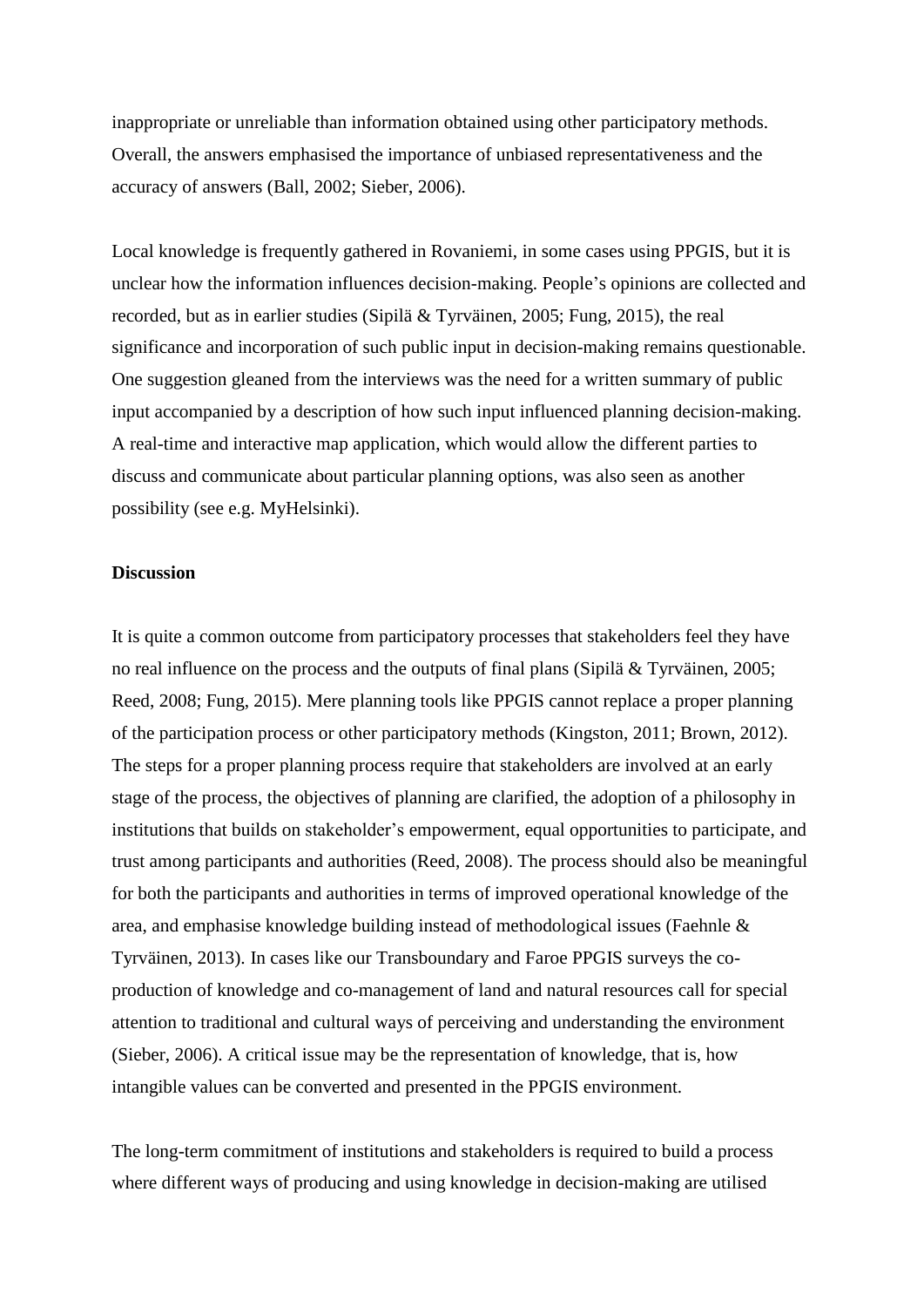(Armitage et al. 2011). In particular, the commitment of administrational and political institutions to a participatory process is of key importance. In our interviews, some authorities regarded participatory mapping as an extra effort on top of the more traditional ways of involving people. However, in the toolbox of participatory methods, both authorities and stakeholders mostly saw PPGIS as a potential tool for building a shared knowledge base of localised information. The reluctance to introduce new technologies like PPGIS to planning may reflect the fact that either the method is unfamiliar to the participants or they fail to see the additional benefits of participatory mapping for the planning process. As Pietilä and Fagerholm (2018) found, the authorities regard PPGIS as useful if surveys are practical and clearly connected to the planning process. Similarly, the willingness of stakeholders to respond to PPGIS depends on the objectives of the participatory process, which must also be in the interests of stakeholder groups (Reed, 2008).

The number of respondents in both PPGIS surveys was relatively high, but a careful definition of stakeholder groups in the planning phase was equally apparent as some potential respondent groups were underrepresented in both surveys. Respondents in the Faroes were actively involved in the PPGIS survey process, and many respondents had a direct interest in the use of outfields, which probably increased the number of responses. Although some stakeholder groups (reindeer herders, locals, Sami, Finnish and Norwegian tourists) were defined in advance in the transboundary PPGIS, the survey was not actively targeted at any of the groups. In addition, there was no clear planning objective in the survey, which may have reduced the interest of some groups in responding. In both cases, the number of respondents peaked immediately after announcements of the survey were released in social and print media but decreased within a few days. These experiences underline the role played by social media as an integral part of PPGIS surveys (Kantola et al., 2018), as it enables contact with a large number of potential respondents and repeating the promotion of the survey is relatively easy and cost-effective. However, it should be kept in mind that the use of social media does not necessarily mean the same as probability sampling, for example, random household sampling, and it can also lead to biased outcomes with regard to minority perspectives or the overall representativeness of the data (Brown & Kyttä, 2014).

The emergence of web-based cartographic tools has lowered the threshold for the public to produce geographic data and present it in various ways (Goodchild, 2007). However, technical problems in the survey's human–computer interfaces and, for some people,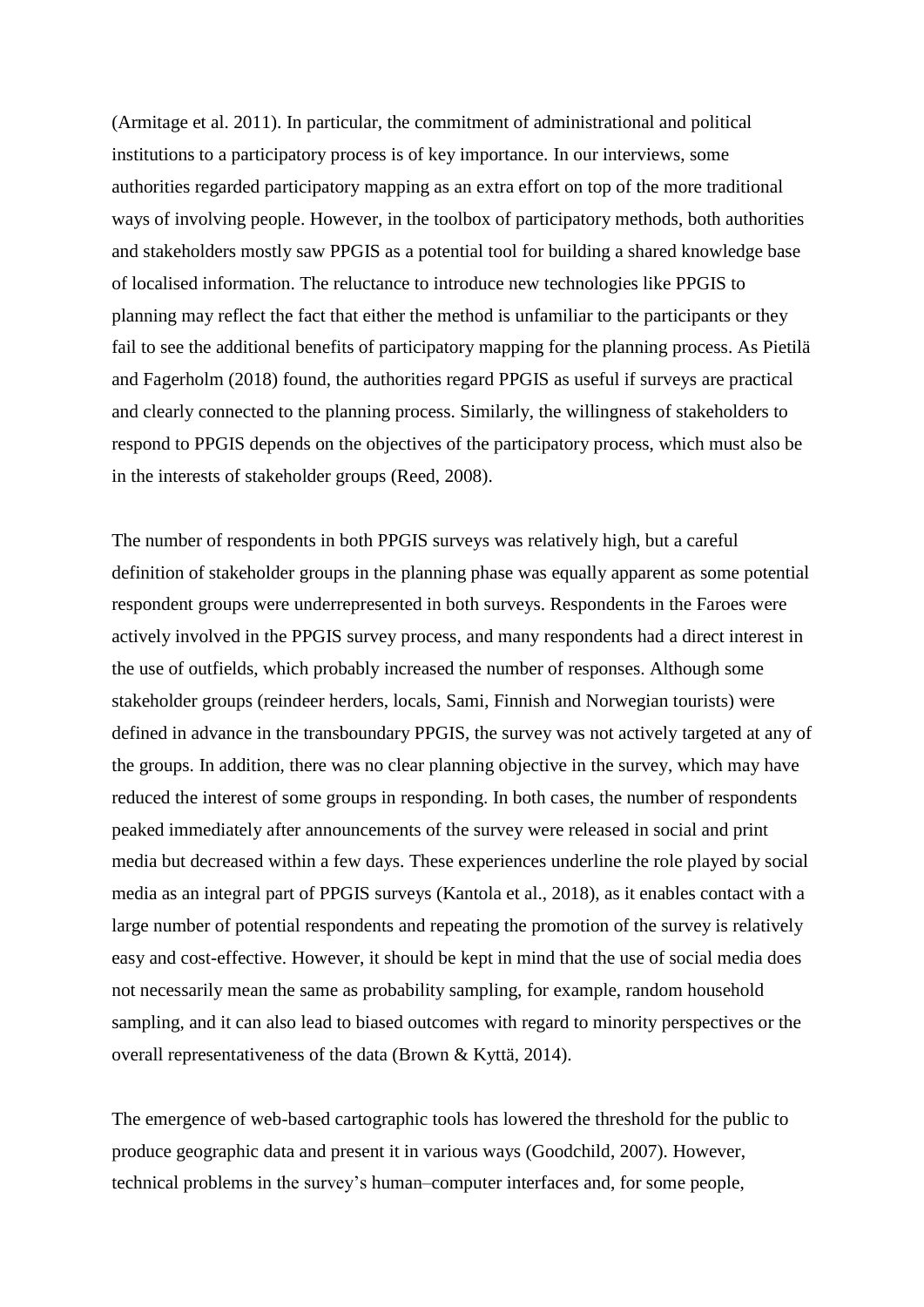inadequate computer skills, restrict and slow down the use of online surveys (Anderson et al., 2009; Kantola et al., 2018). PPGIS data produced by non-experts has been discovered to be of fair spatial accuracy (Brown, 2012), but there are differences among respondent groups in their capabilities of using computerised mapping (Rzeszewski & Kotus, 2019). This may increase spatial error but also lead to a biased number of responses from respondent groups, depending on their technological skills. Mapping systems were also experienced as difficult to use during both our PPGIS surveys. In particular, many users tried to complete the survey on their mobile phones but failed to handle menus, move and scale maps, and mark places. At least two problems can be seen with this: (1) an insufficient scalability of the mapping system; and (2) technical problems when marking places, especially delineating areas with PPGIS (Kantola et al., 2018). In conclusion, there remains the need for a better human– computer interface which recognises the requirements of various respondent groups' cultural backgrounds, the ability to use computers and the processes they are involved in planning.

### **References**

Alessa, A., Kliskey, A. & Brown, G. (2008) Social–ecological hotspots mapping: A spatial approach for identifying coupled social–ecological space. *Landscape and Urban Planning*, 85(1), pp. 27–39. doi: 10.1016/j.landurbplan.2007.09.007.

Anderson, C., Beazley, K. & Boxall, J. (2009) Lessons for PPGIS from the application of a decision-support tool in the Nova Forest Alliance of Nova Scotia, Canada. *Journal of Environmental Management*, 90(6), pp. 2081–2089. doi:

[http://dx.doi.org/10.1016/j.jenvman.2007.08.031.](http://dx.doi.org/10.1016/j.jenvman.2007.08.031)

Armitage, D., Berkes, F., Dale, A., Kocho-Schellenberg, W. & Patton E. (2011) Comanagement and the co-production of knowledge: Learning to adapt in Canada's Arctic. *Global Environmental Change*, 21, pp. 995-1004.

Ball, J. (2002) Towards a methodology for mapping 'regions for sustainability' using PPGIS, *Progress in Planning*, 58(2), pp. 81–140. doi: [http://dx.doi.org/10.1016/S0305-](http://dx.doi.org/10.1016/S0305-9006(02)00020-X) [9006\(02\)00020-X.](http://dx.doi.org/10.1016/S0305-9006(02)00020-X)

Brown, G. (2012) Public participation GIS (PPGIS) for regional and environmental planning: Reflections on a decade of empirical research. *Journal of Urban and Regional Information Systems Association*, 25(2), pp. 7–18.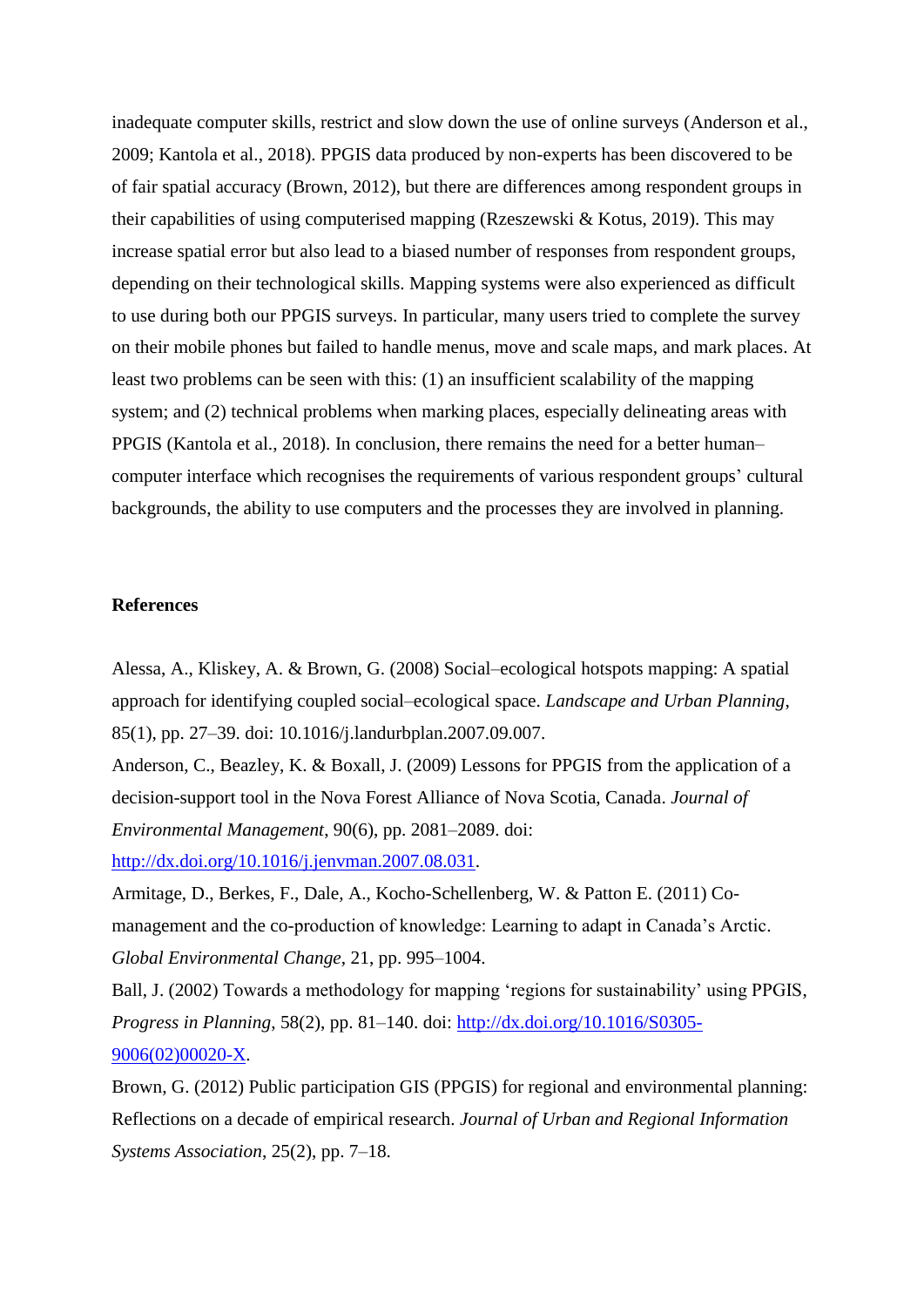Brown, G. (2017) A review of sampling effects and response bias in internet participatory mapping (PPGIS/PGIS/VGI). *Transactions in GIS*, 21(1), pp. 39–56. doi:

10.1111/tgis.12207.

Brown, G., Kelly, M. & Whitall, D. (2014) Which 'public'? sampling effects in public participation GIS (PPGIS) and volunteered geographic information (VGI) systems for public lands management. *Journal of Environmental Planning and Management*, 57(2), pp. 190– 214. doi: 10.1080/09640568.2012.741045.

Brown, G. & Kyttä, M. (2014) 'Key issues and research priorities for public participation GIS (PPGIS): A synthesis based on empirical research. *Applied Geography*, 46, pp. 122–136. [http://dx.doi.org/10.1016/j.apgeog.2013.11.004.](http://dx.doi.org/10.1016/j.apgeog.2013.11.004)

Brown, G., Kangas, K., Juutinen, A. & Tolvanen, A. (2017) Identifying environmental and natural resource management conflict potential using participatory mapping. *Society & Natural Resources*, 30, pp. 1458–1475. [https://doi.org/10.1080/08941920.2017.1347977.](https://doi.org/10.1080/08941920.2017.1347977)

CAFF (2015) *The Economics of Ecosystems and Biodiversity (TEEB) Scoping Study for the* 

*Arctic*. Conservation of Arctic Flora and Fauna, Akureyri, Iceland.

[https://www.caff.is/administrative-series/292-the-economics-of-ecosystems-and-biodiversity](https://www.caff.is/administrative-series/292-the-economics-of-ecosystems-and-biodiversity-teeb-scoping-study-progress-report)[teeb-scoping-study-progress-report.](https://www.caff.is/administrative-series/292-the-economics-of-ecosystems-and-biodiversity-teeb-scoping-study-progress-report) (Accessed: 4 April 2019).

Connors, J.P., Lei, S. & Kelly, M. (2012) Citizen science in the age of neogeography:

Utilizing volunteered geographic information for environmental monitoring. *Annals of the Association of American Geographers*, 102(6), pp. 1267–1289. doi:

10.1080/00045608.2011.627058.

Faehnle, M. & Tyrväinen, L. (2013) A framework for evaluating and designing collaborative planning, *Land Use Policy*, 34, pp. 332‒341.

[http://dx.doi.org/10.1016/j.landusepol.2013.04.006.](http://dx.doi.org/10.1016/j.landusepol.2013.04.006)

Fung, A. (2015) Putting the public back into governance: The challenges of citizen participation and its future, *Public Administration Review*, 75(4), pp. 513–522. doi:10.1111/puar.12361.

Goodchild, M.F. (2007) Citizens as voluntary sensors: Spatial data infrastructure in the world of Web 2.0. *International Journal of Spatial Data Infrastructures Research*, 2, pp. 24‒32.

Hansen, H. & Reinau, K. (2006) The citizens in e-participation. In: Wimmer M., Scholl H.,

Grönlund Å. & Andersen K. (eds), *Electronic Government. EGOV 2006. Lecture Notes in Computer Science*, 4084, pp. 70‒82. Springer, Berlin, Heidelberg.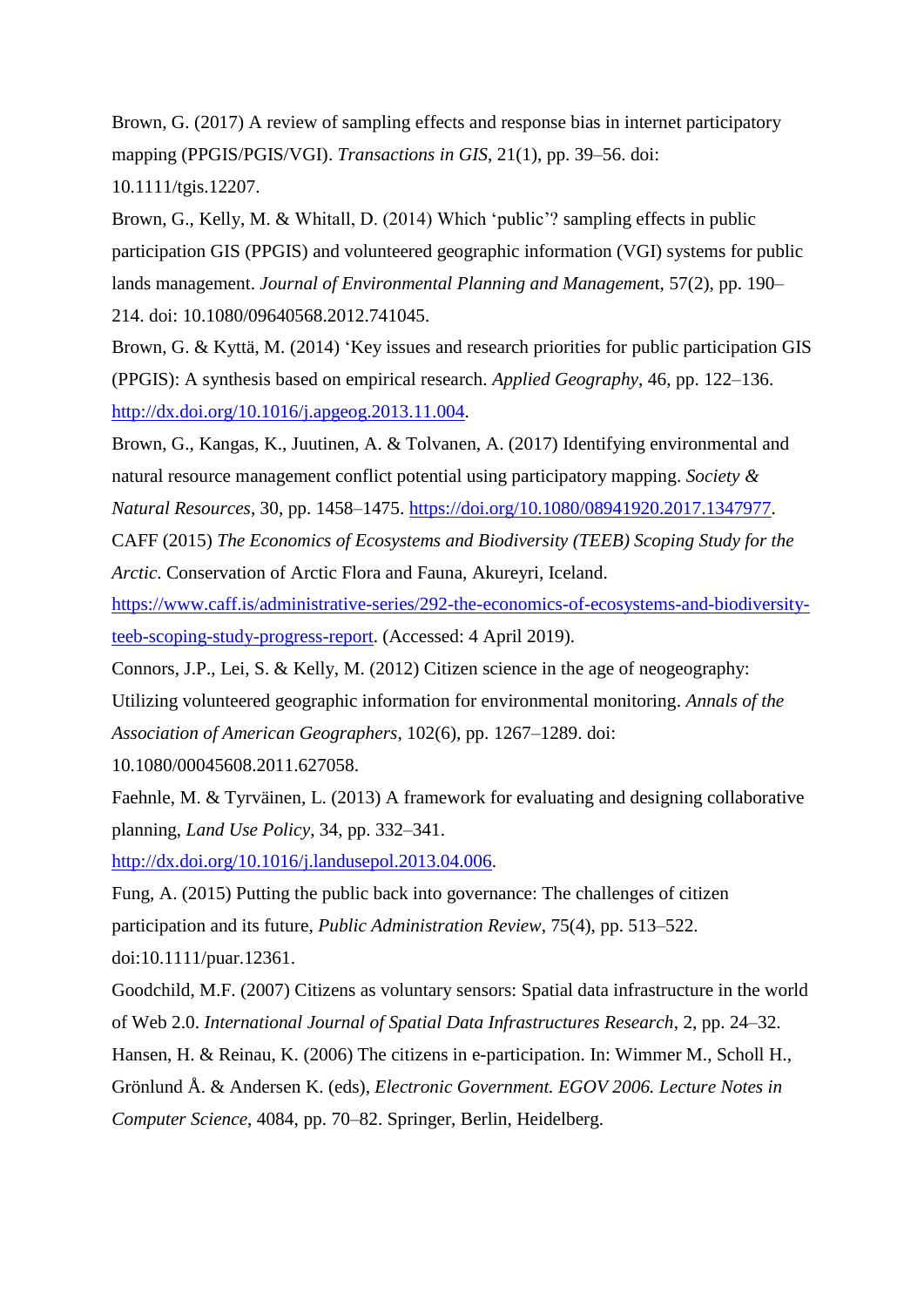Hanzl, M. (2007) Information technology as a tool for public participation in urban planning: A review of experiments and potentials. *Design Studies*, 28(3), pp. 289‒307.

[https://doi.org/10.1016/j.destud.2007.02.003.](https://doi.org/10.1016/j.destud.2007.02.003)

Hovgaard, G. & Bogadóttir, R. (2018) Participatorisk GIS, planlægning og aktionsforskning i lokalsamfund. Chapter 7, pp. 162-178. In: Bilfeldt, A; Jørgensen, M.S., Andersen, J. & Perry, K.A. (eds) *Den ufærdige fremtid – Aktionsforskningens potentialer og udfordringer*. Aalborg: Aalborg University Press.

Kahila, M. & Kyttä, M. (2009) SoftGIS as a bridge-builder in collaborative urban planning. *Planning Support Systems Best Practice and New Methods*, pp. 389‒411. Netherlands: Springer.

Kantola, S., Uusitalo, M., Nivala, V. & Tuulentie, S. (2018) Tourism resort users' participation in planning: Testing the public participation geographic information system method in Levi, Finnish Lapland. *Tourism Management Perspectives*, 27, pp. 22‒32. [https://doi.org/10.1016/j.tmp.2018.04.001.](https://doi.org/10.1016/j.tmp.2018.04.001)

Karimi, A. & Brown, G. (2017) Assessing multiple approaches for modelling land-use conflict potential from participatory mapping data. *Land Use Policy*, 67, pp. 253–267. [https://doi.org/10.1016/j.landusepol.2017.06.004.](https://doi.org/10.1016/j.landusepol.2017.06.004)

Kingston, R. (2011) Online public participation GIS for spatial planning. In: Nyerges, T.L., Couclelis, H. & McMaster, R. (eds) *The SAGE Handbook of GIS and Society*, pp. 361–380. London: SAGE Publications.

Kivinen S., Vartiainen K. & Kumpula T. (2018) People and post-mining environments: PPGIS mapping of landscape values, knowledge needs, and future perspectives in northern Finland. *Land 2018*, 7, 151. doi:10.3390/land7040151.

Land Use and Building Act (1999)

[https://www.finlex.fi/fi/laki/kaannokset/1999/en19990132.pdf.](https://www.finlex.fi/fi/laki/kaannokset/1999/en19990132.pdf) (Accessed: 4 April 2019).

Metsähallitus (2017) *Käsivarren erämaa-alueen hoito- ja käyttösuunnitelma*.

[http://www.metsa.fi/documents/10739/1110148/kasivarren\\_hks\\_lausunnolle.pdf/d9b8616e](http://www.metsa.fi/documents/10739/1110148/kasivarren_hks_lausunnolle.pdf/d9b8616e-e462-41a2-b8b2-55b27bb9c67f)[e462-41a2-b8b2-55b27bb9c67f.](http://www.metsa.fi/documents/10739/1110148/kasivarren_hks_lausunnolle.pdf/d9b8616e-e462-41a2-b8b2-55b27bb9c67f) (Accessed: 4 April 2019).

Milcu, A., Ioana, J., Hanspach, D. & Fischer, J. (2013) Cultural ecosystem services: A literature review and prospects for future research. *Ecology and Society*, 18(3), pp. 44. [http://dx.doi.org/10.5751/ES-05790-180344.](http://dx.doi.org/10.5751/ES-05790-180344)

Peluso, N.L. (1995) Whose woods are these? Counter-mapping forest territories in Kalimantan, Indonesia. *Antipode*, 27, pp. 383–406.